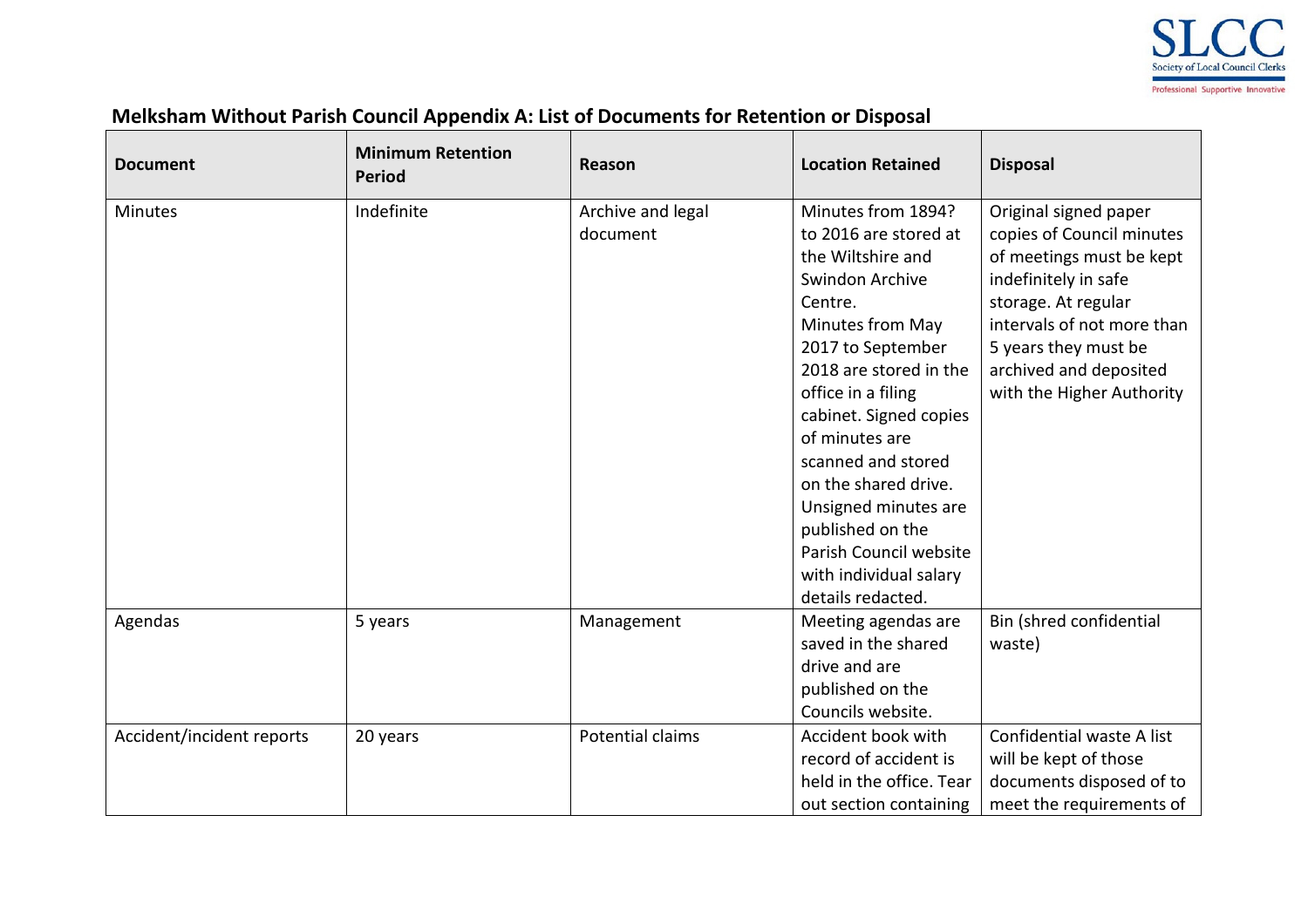| <b>Document</b>            | <b>Minimum Retention</b><br><b>Period</b> | <b>Reason</b> | <b>Location Retained</b>     | <b>Disposal</b>             |
|----------------------------|-------------------------------------------|---------------|------------------------------|-----------------------------|
|                            |                                           |               | staff personal               | the GDPR regulations.       |
|                            |                                           |               | information is stored        | <b>ACTION: Now public</b>   |
|                            |                                           |               | in their individual file.    | meetings are held off site, |
|                            |                                           |               |                              | require a separate book     |
|                            |                                           |               |                              | to keep in meeting box to   |
|                            |                                           |               |                              | take to meetings.           |
| Scales of fees and charges | 6 years                                   | Management    | Scales of fees and           | Bin                         |
|                            |                                           |               | charges are outlined         |                             |
|                            |                                           |               | in the meeting               |                             |
|                            |                                           |               | minutes where the            |                             |
|                            |                                           |               | council have approved        |                             |
|                            |                                           |               | them. E.g. allotment         |                             |
|                            |                                           |               | rent charges are             |                             |
|                            |                                           |               | looked at each year.         |                             |
|                            |                                           |               | There is a record of         |                             |
|                            |                                           |               | the fees for each year       |                             |
|                            |                                           |               | in the shared drive.         |                             |
|                            |                                           |               | Pavilion booking fees        |                             |
|                            |                                           |               | are listed in meeting        |                             |
|                            |                                           |               | minutes.                     |                             |
|                            |                                           |               | <b>ACTION: Scales</b>        |                             |
|                            |                                           |               | should be published          |                             |
|                            |                                           |               | on website                   |                             |
| Receipt and payment        | Indefinite                                | Archive       | <b>Current years Receipt</b> | N/A                         |
| accounts                   |                                           |               | and payment of               |                             |
|                            |                                           |               | accounts are stored in       |                             |
|                            |                                           |               | the office. Previous         |                             |
|                            |                                           |               | years are archived in        |                             |
|                            |                                           |               | the on-site storage          |                             |
|                            |                                           |               | room.                        |                             |
| Receipt books of all kinds | 6 years                                   | <b>VAT</b>    | Current years receipts       | Bin                         |
|                            |                                           |               | and payments are             |                             |
|                            |                                           |               | stored in office. Last       |                             |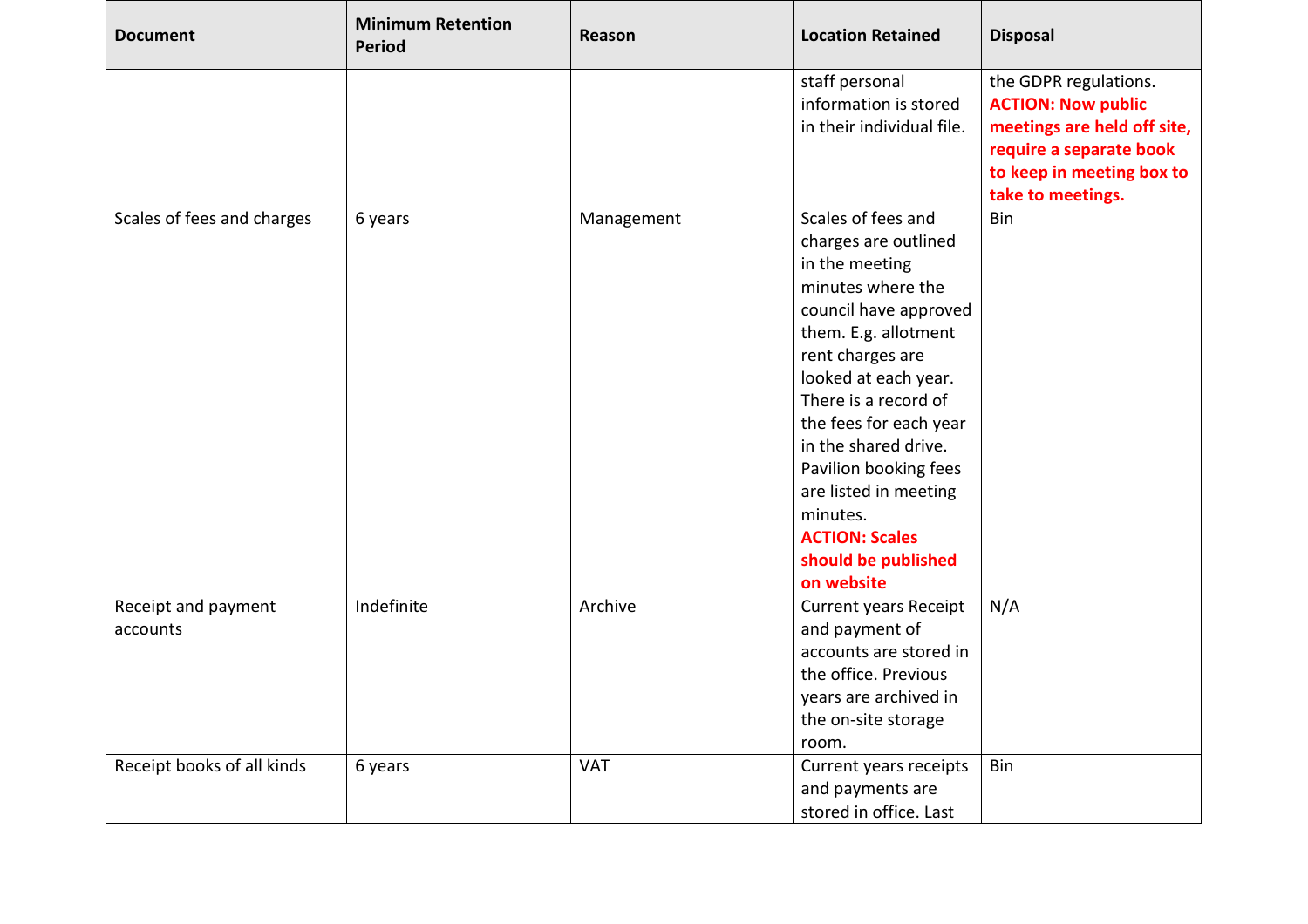| <b>Document</b>               | <b>Minimum Retention</b><br><b>Period</b> | <b>Reason</b>           | <b>Location Retained</b> | <b>Disposal</b>              |
|-------------------------------|-------------------------------------------|-------------------------|--------------------------|------------------------------|
|                               |                                           |                         | six years are stored in  |                              |
|                               |                                           |                         | the on-site archive      |                              |
|                               |                                           |                         | room (kit room).         |                              |
| Bank statements including     | Last completed audit year                 | Audit                   | The current years        | Confidential waste           |
| deposit/savings accounts      |                                           |                         | bank statements are      |                              |
|                               |                                           |                         | stored in the office.    |                              |
|                               |                                           |                         | Previous years           |                              |
|                               |                                           |                         | statements up to April   |                              |
|                               |                                           |                         | 2016 are stored in the   |                              |
|                               |                                           |                         | onsite archive room.     |                              |
| Bank paying-in books          | Last completed audit year                 | Audit                   | Stored in the on-site    | Confidential waste           |
|                               |                                           |                         | archive room.            |                              |
| Cheque book stubs             | Last completed audit year                 | Audit                   | Previous years cheque    | Confidential waste           |
|                               |                                           |                         | book stubs are stored    |                              |
|                               |                                           |                         | in the Councils on site  |                              |
|                               |                                           |                         | storage room.            |                              |
| <b>Quotations and tenders</b> | 6 years                                   | Limitation Act 1980 (as | Quotations and           | Confidential waste. A list   |
|                               |                                           | amended)                | tenders are stored in    | will be kept of those        |
|                               |                                           |                         | the on-site archive      | documents disposed of to     |
|                               |                                           |                         | room (kit room).         | meet the requirements of     |
|                               |                                           |                         |                          | the GDPR regulations $-$     |
|                               |                                           |                         |                          | <b>NOTE, WE DID NOT KEEP</b> |
|                               |                                           |                         |                          | <b>A LIST OF DOCUMENT</b>    |
|                               |                                           |                         |                          | <b>DISPOSED.</b>             |
| Paid invoices                 | 6 years                                   | <b>VAT</b>              | Current years paid       | Confidential waste           |
|                               |                                           |                         | invoices are stored in   |                              |
|                               |                                           |                         | the finance locked       |                              |
|                               |                                           |                         | filing cabinet in the    |                              |
|                               |                                           |                         | office. Last 6 years     |                              |
|                               |                                           |                         | invoices are stored in   |                              |
|                               |                                           |                         | the onsite archive (kit  |                              |
|                               |                                           |                         | room).                   |                              |
| Paid cheques                  | 6 years                                   | Limitation Act 1980 (as | Invoices are stored in   | Confidential waste           |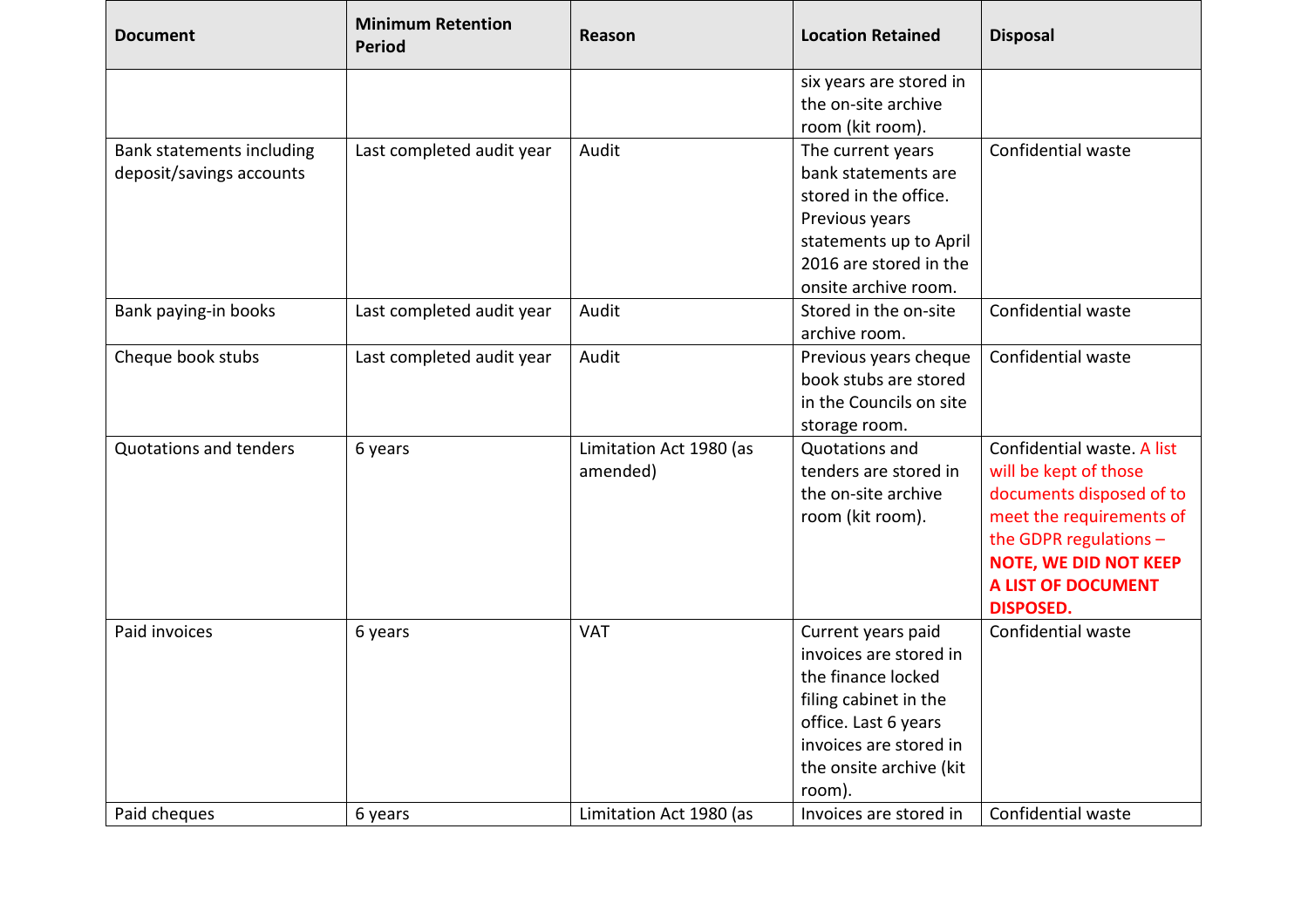| <b>Document</b>             | <b>Minimum Retention</b><br><b>Period</b> | Reason                   | <b>Location Retained</b> | <b>Disposal</b>    |
|-----------------------------|-------------------------------------------|--------------------------|--------------------------|--------------------|
|                             |                                           | amended)                 | the onsite archive (kit  |                    |
|                             |                                           |                          | room).                   |                    |
| VAT records                 | 6 years generally but 20                  | <b>VAT</b>               | VAT records are          | Confidential waste |
|                             | years for VAT on rents                    |                          | stored in the on-site    |                    |
|                             |                                           |                          | archive room.            |                    |
| Postage and telephone books | 6 years                                   | Tax, VAT, Limitation Act | Index card system for    | Confidential waste |
|                             |                                           | 1980 (as amended)        | phone numbers is         |                    |
|                             |                                           |                          | stored in the office.    |                    |
|                             |                                           |                          | Stamp control            |                    |
|                             |                                           |                          | spreadsheet on           |                    |
|                             |                                           |                          | shared drive. NOTE: In   |                    |
|                             |                                           |                          | data audit Aug 18        |                    |
|                             |                                           |                          | destroyed postage        |                    |
|                             |                                           |                          | manuscript book, so      |                    |
|                             |                                           |                          | do not go back 6 years   |                    |
|                             |                                           |                          | on spreadsheet. Only     |                    |
|                             |                                           |                          | $4/5$ years.             |                    |
| Timesheets                  | Last completed audit year                 | Audit (requirement)      | Timesheets are stored    | Bin                |
|                             | 3 years                                   | Personal injury (best    | in the current years     |                    |
|                             |                                           | practice)                | accounts and previous    |                    |
|                             |                                           |                          | years timesheets are     |                    |
|                             |                                           |                          | stored in the Councils   |                    |
|                             |                                           |                          | onsite archive room      |                    |
|                             |                                           |                          | (kit room).              |                    |
| Wages books/payroll         | 12 years                                  | Superannuation           | Current payroll stored   | Confidential waste |
|                             |                                           |                          | in office. Previous 12   |                    |
|                             |                                           |                          | years payroll stored in  |                    |
|                             |                                           |                          | the on-site archive      |                    |
|                             |                                           |                          | room (kit room).         |                    |
| Insurance policies          | While valid (but see next                 | Management               | Insurance policies are   | Bin                |
|                             | two items below)                          |                          | stored in the on-site    |                    |
|                             |                                           |                          | storage room.            |                    |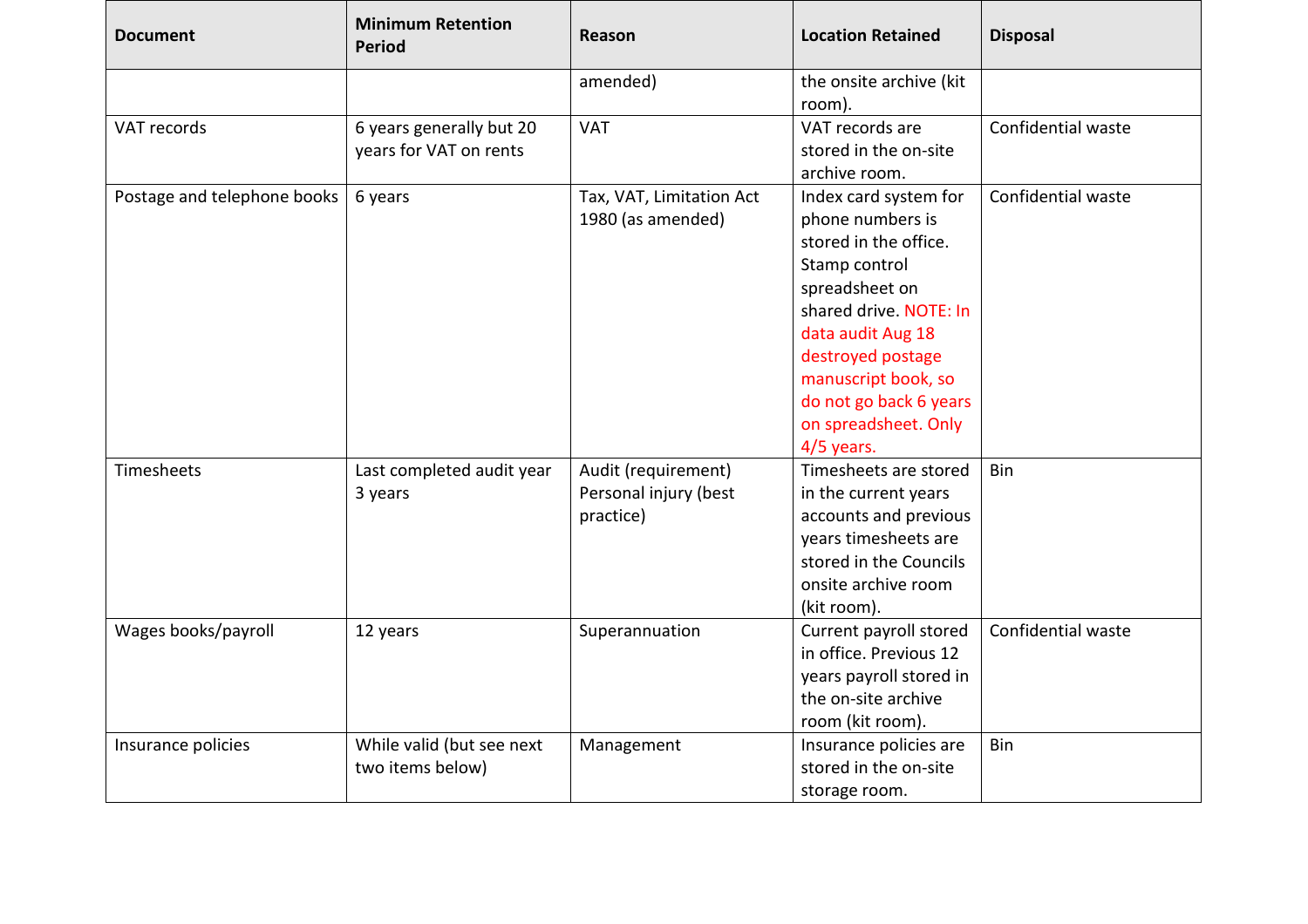| <b>Document</b>            | <b>Minimum Retention</b><br><b>Period</b> | Reason                            | <b>Location Retained</b>    | <b>Disposal</b> |
|----------------------------|-------------------------------------------|-----------------------------------|-----------------------------|-----------------|
| Insurance company names    | Indefinite                                | Management                        | Office & On site            | N/A             |
| and policy numbers         |                                           |                                   | storage room, and on        |                 |
|                            |                                           |                                   | <b>Employer Liability</b>   |                 |
|                            |                                           |                                   | Insurance certificate       |                 |
|                            |                                           |                                   | displayed in kitchen        |                 |
|                            |                                           |                                   | on H&S noticeboard.         |                 |
| Certificates for insurance | 40 years from date on                     | The Employers' Liability          | <b>Current liability</b>    | Bin             |
| against liability for      | which insurance                           | (Compulsory Insurance)            | insurance certificate       |                 |
| employees                  | commenced or was                          | <b>Regulations 1998 (SI 2753)</b> | for employees is            |                 |
|                            | renewed                                   | Management                        | displayed in kitchen        |                 |
|                            |                                           |                                   | on H&S noticeboard,         |                 |
|                            |                                           |                                   | previous years are          |                 |
|                            |                                           |                                   | stored in on site           |                 |
|                            |                                           |                                   | storage room <b>BUT not</b> |                 |
|                            |                                           |                                   | for 40 years but will       |                 |
|                            |                                           |                                   | be evidence in              |                 |
|                            |                                           |                                   | <b>Minutes of who</b>       |                 |
|                            |                                           |                                   | insurer was each year       |                 |
|                            |                                           |                                   | and what cover              |                 |
|                            |                                           |                                   | provided in financial       |                 |
|                            |                                           |                                   | risk assessment.            |                 |
| Parish Park equipment      | 21 years                                  |                                   | Caretakers weekly           |                 |
| inspection reports         |                                           |                                   | inspection checklists       |                 |
|                            |                                           |                                   | are stored in a filing      |                 |
|                            |                                           |                                   | cabinet in the office.      |                 |
|                            |                                           |                                   | Quarterly inspection        |                 |
|                            |                                           |                                   | reports are stored in       |                 |
|                            |                                           |                                   | office. ROSPA yearly        |                 |
|                            |                                           |                                   | reports are saved on        |                 |
|                            |                                           |                                   | the shared drive and        |                 |
|                            |                                           |                                   | stored in the office in     |                 |
|                            |                                           |                                   | the 'play area              |                 |
|                            |                                           |                                   | inspections report          |                 |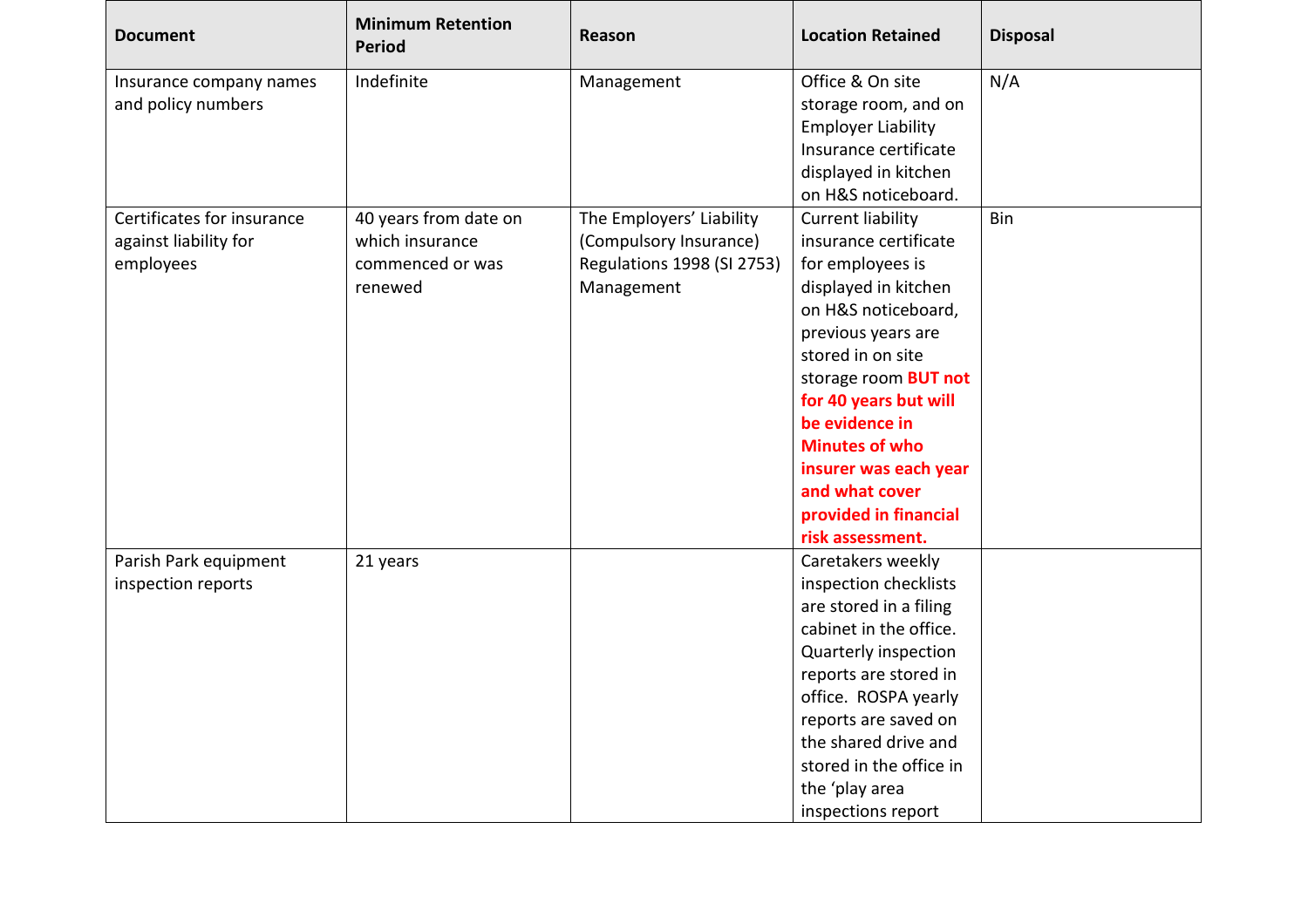| <b>Document</b>                                                                                                | <b>Minimum Retention</b><br><b>Period</b>                        | Reason                                                                                                                                                                                                         | <b>Location Retained</b>                                                                                                                                                                                                                                       | <b>Disposal</b>                                                                                                                      |
|----------------------------------------------------------------------------------------------------------------|------------------------------------------------------------------|----------------------------------------------------------------------------------------------------------------------------------------------------------------------------------------------------------------|----------------------------------------------------------------------------------------------------------------------------------------------------------------------------------------------------------------------------------------------------------------|--------------------------------------------------------------------------------------------------------------------------------------|
|                                                                                                                |                                                                  |                                                                                                                                                                                                                | folder'. Do not go<br>back 21 years though.                                                                                                                                                                                                                    |                                                                                                                                      |
| Investments                                                                                                    | Indefinite                                                       | Audit, Management                                                                                                                                                                                              | N/A                                                                                                                                                                                                                                                            | N/A                                                                                                                                  |
| Title deeds, leases,<br>agreements, contracts                                                                  | Indefinite                                                       | Audit, Management                                                                                                                                                                                              | Council's onsite<br>archive room or in<br>office is part of<br>current project work                                                                                                                                                                            | N/A                                                                                                                                  |
| Members' allowances<br>register                                                                                | 6 years                                                          | Tax, Limitation Act 1980<br>(as amended)                                                                                                                                                                       | Only Chairman has<br>allowance, detailed in<br>Minutes annually<br>when set. In payroll<br>files as paid through<br>PAYE system                                                                                                                                | Confidential waste. A list<br>will be kept of those<br>documents disposed of to<br>meet the requirements of<br>the GDPR regulations. |
| Information from other<br>bodies<br>e.g. circulars from county<br>associations, NALC, principal<br>authorities | Retained for as long as it is<br>useful and relevant             | Used for Council guidance                                                                                                                                                                                      | Any documents/<br>information that has<br>been gathered from<br>other bodies would be<br>stored Main office,<br>but majority are sent<br>by email to members,<br>a few become agenda<br>items. Some are<br>stored for future<br>reference in meeting<br>boxes. | <b>Bin</b>                                                                                                                           |
| Local/historical information                                                                                   | Indefinite - to be securely<br>kept for benefit of the<br>Parish | Councils may acquire<br>records of local interest<br>and accept gifts or records<br>of general and local<br>interest in order to<br>promote the use for such<br>records (defined as<br>materials in written or | Majority are passed to<br>Wiltshire Archive for<br>storage. RAF<br><b>Bowerhill information</b><br>was passed in Aug 18<br>to ATC Melksham as<br>part of their heritage<br>recording project.                                                                  | N/A                                                                                                                                  |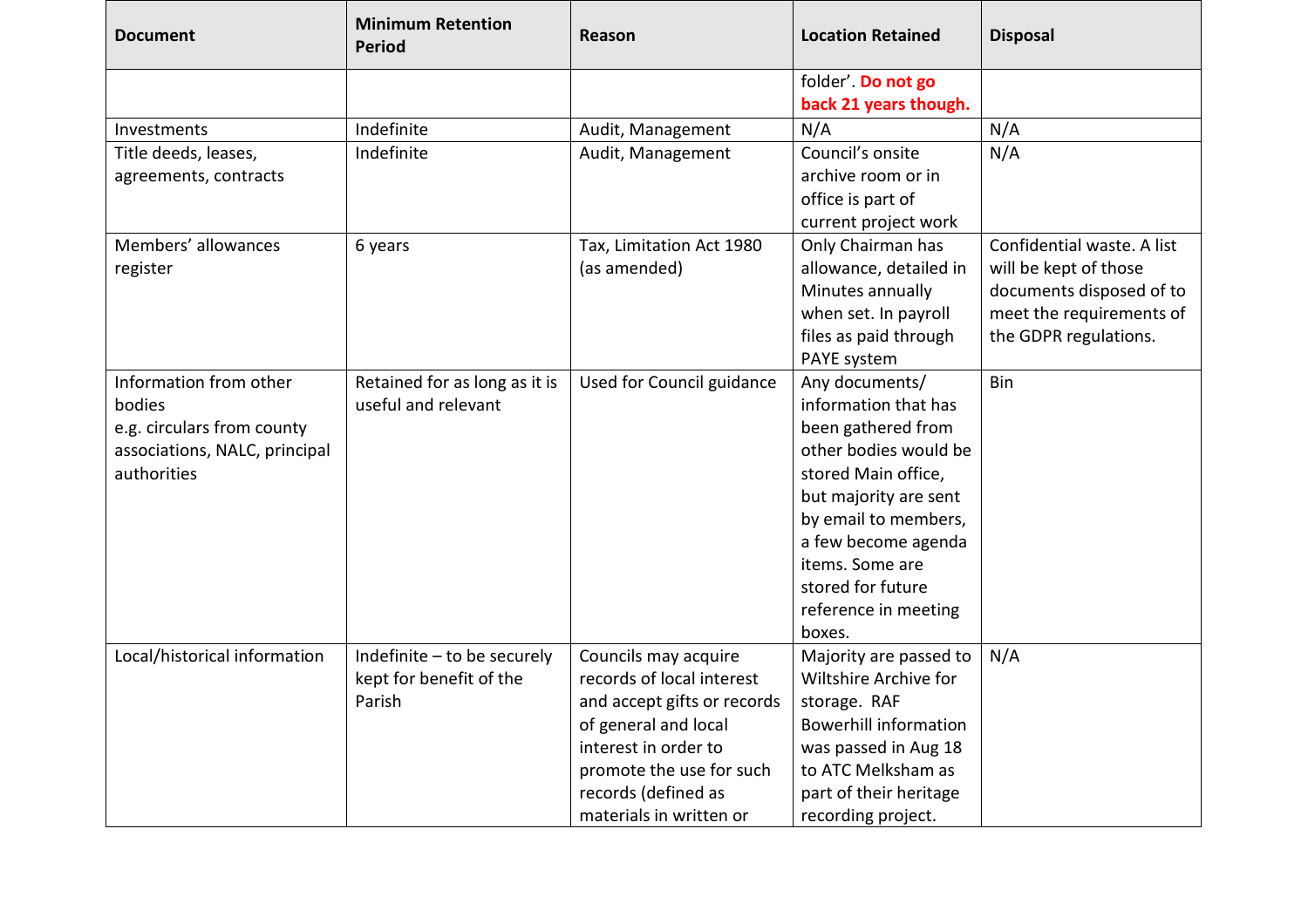| <b>Document</b>        | <b>Minimum Retention</b><br>Period                                                                                       | Reason                                                                                                                                                                                                                                                                                                                                                                                                                                                                                                                                                                                                                                                                                                                                                       | <b>Location Retained</b>                                                                                                                                                                                                                                                                                                                                                                                                                 | <b>Disposal</b>   |
|------------------------|--------------------------------------------------------------------------------------------------------------------------|--------------------------------------------------------------------------------------------------------------------------------------------------------------------------------------------------------------------------------------------------------------------------------------------------------------------------------------------------------------------------------------------------------------------------------------------------------------------------------------------------------------------------------------------------------------------------------------------------------------------------------------------------------------------------------------------------------------------------------------------------------------|------------------------------------------------------------------------------------------------------------------------------------------------------------------------------------------------------------------------------------------------------------------------------------------------------------------------------------------------------------------------------------------------------------------------------------------|-------------------|
| Magazines and journals | Council may wish to keep<br>its own publications<br>For others retain for as<br>long as they are useful and<br>relevant. | other form setting out<br>facts or events or<br>otherwise recording<br>information).<br>The Legal Deposit Libraries<br>Act 2003 (the 2003 Act)<br>requires a local council<br>which after<br>1 <sup>st</sup> February 2004 has<br>published works in print<br>(this includes a pamphlet,<br>magazine or newspaper, a<br>map, plan, chart or table)<br>to deliver, at its own<br>expense, a copy of them<br>to the British Library Board<br>(which manages and<br>controls the British<br>Library). Printed works as<br>defined by the 2003 Act<br>published by a local<br>council therefore<br>constitute materials which<br>the British Library holds.<br><b>ACTION: This has never</b><br>been done to our<br>knowledge, and can be<br>done in the future. | <b>Local Parish</b><br>magazines (Bowerhill<br>Villager & Shaw &<br>Whitley Connect) sent<br>to the Wiltshire and<br>Swindon archive<br>centre. Parish<br>newspaper Newsletter<br>is published quarterly<br>in the Melksham<br><b>Independent News</b><br>and will be in their<br>archives accordingly,<br>copies of the original<br>text is stored on the<br>shared drive, and<br>content posted on the<br>website and social<br>media. | Bin if applicable |
|                        |                                                                                                                          |                                                                                                                                                                                                                                                                                                                                                                                                                                                                                                                                                                                                                                                                                                                                                              |                                                                                                                                                                                                                                                                                                                                                                                                                                          |                   |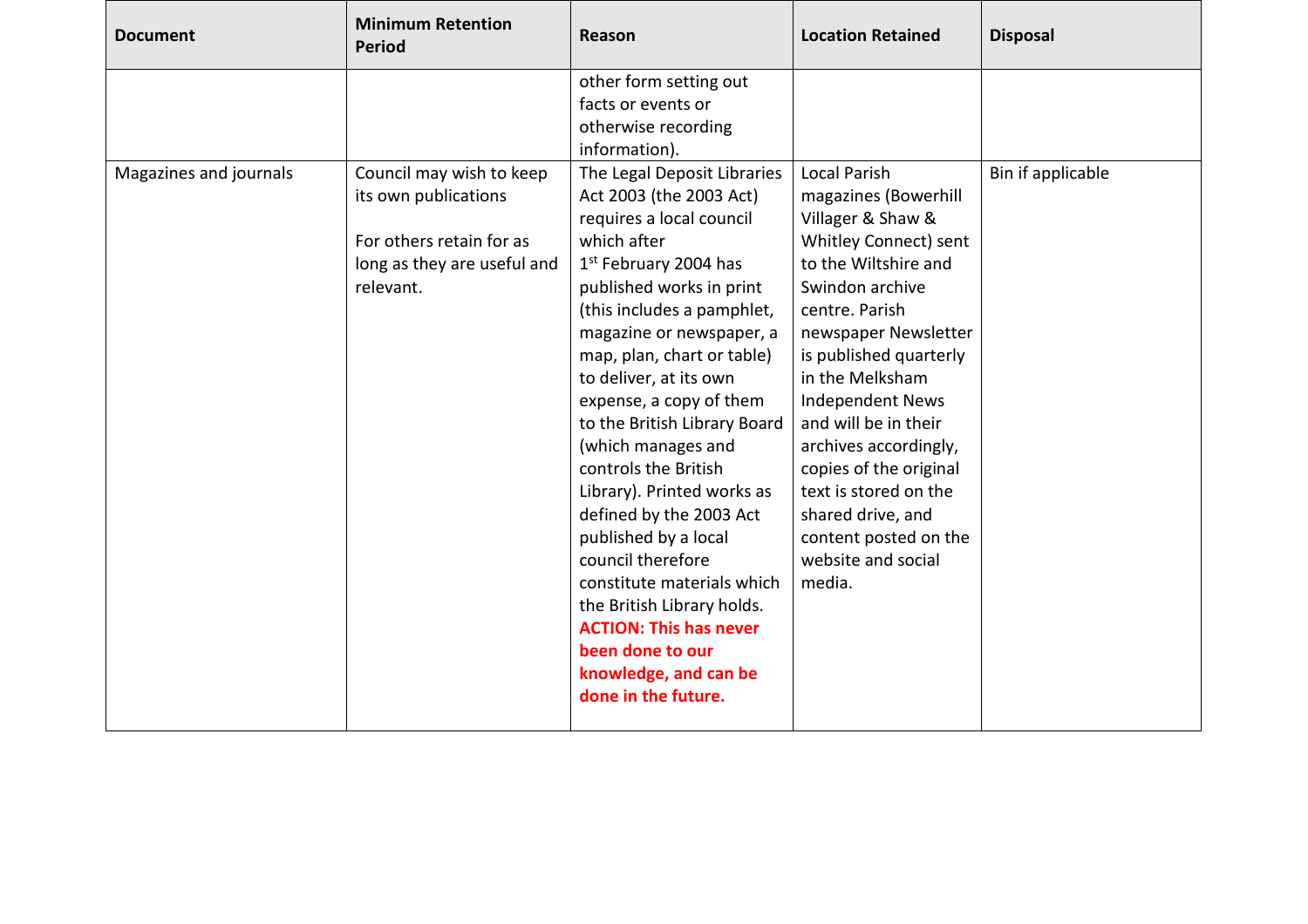| <b>Document</b>                                         | <b>Minimum Retention</b><br><b>Period</b>          | Reason                    | <b>Location Retained</b>                       | <b>Disposal</b>                            |
|---------------------------------------------------------|----------------------------------------------------|---------------------------|------------------------------------------------|--------------------------------------------|
| <b>Recording Meetings</b>                               |                                                    |                           | In office stored in<br>plastic box in filing   | Delete after meeting<br>minutes have been  |
|                                                         |                                                    |                           | cabinet and stored on                          | approved.                                  |
|                                                         |                                                    |                           | shared drive.                                  |                                            |
|                                                         |                                                    |                           |                                                |                                            |
|                                                         |                                                    |                           |                                                |                                            |
|                                                         |                                                    |                           |                                                |                                            |
|                                                         |                                                    |                           |                                                |                                            |
|                                                         |                                                    |                           |                                                |                                            |
|                                                         |                                                    |                           |                                                |                                            |
|                                                         |                                                    |                           |                                                |                                            |
| Health and Safety sign in                               |                                                    | <b>Fire Safety</b>        | Stored in office in                            |                                            |
| sheets                                                  |                                                    |                           | filing cabinet.                                |                                            |
|                                                         |                                                    | Residents contact details |                                                |                                            |
|                                                         |                                                    | for Parish matters        |                                                |                                            |
|                                                         |                                                    |                           |                                                |                                            |
|                                                         | Record-keeping                                     |                           |                                                |                                            |
| To ensure records are easily                            | The electronic files will be                       | Management                | All electronic files that                      | Documentation no longer                    |
| accessible it is necessary to                           | backed up periodically on a                        |                           | have been saved to                             | required will be disposed                  |
| comply with the following:<br>A list of files stored in | portable hard drive and<br>also in the cloud-based |                           | the shared drive are<br>backed up to the       | of, ensuring any<br>confidential documents |
|                                                         |                                                    |                           |                                                |                                            |
| cabinets will be kept<br><b>NOT DONE</b>                | programme supplied by<br>the Council's IT company. |                           | cloud every day. The<br>Councils external Hard | are destroyed as<br>confidential waste.    |
| Electronic files will be                                |                                                    |                           | drive is backed up at                          | A list will be kept of those               |
| saved using relevant file                               |                                                    |                           | least every week. One                          | documents disposed of to                   |
| names DONE, with                                        |                                                    |                           | hard drive is left in the                      | meet the requirements of                   |
| document version control                                |                                                    |                           | office and the Clerk                           | the GDPR regulations. List                 |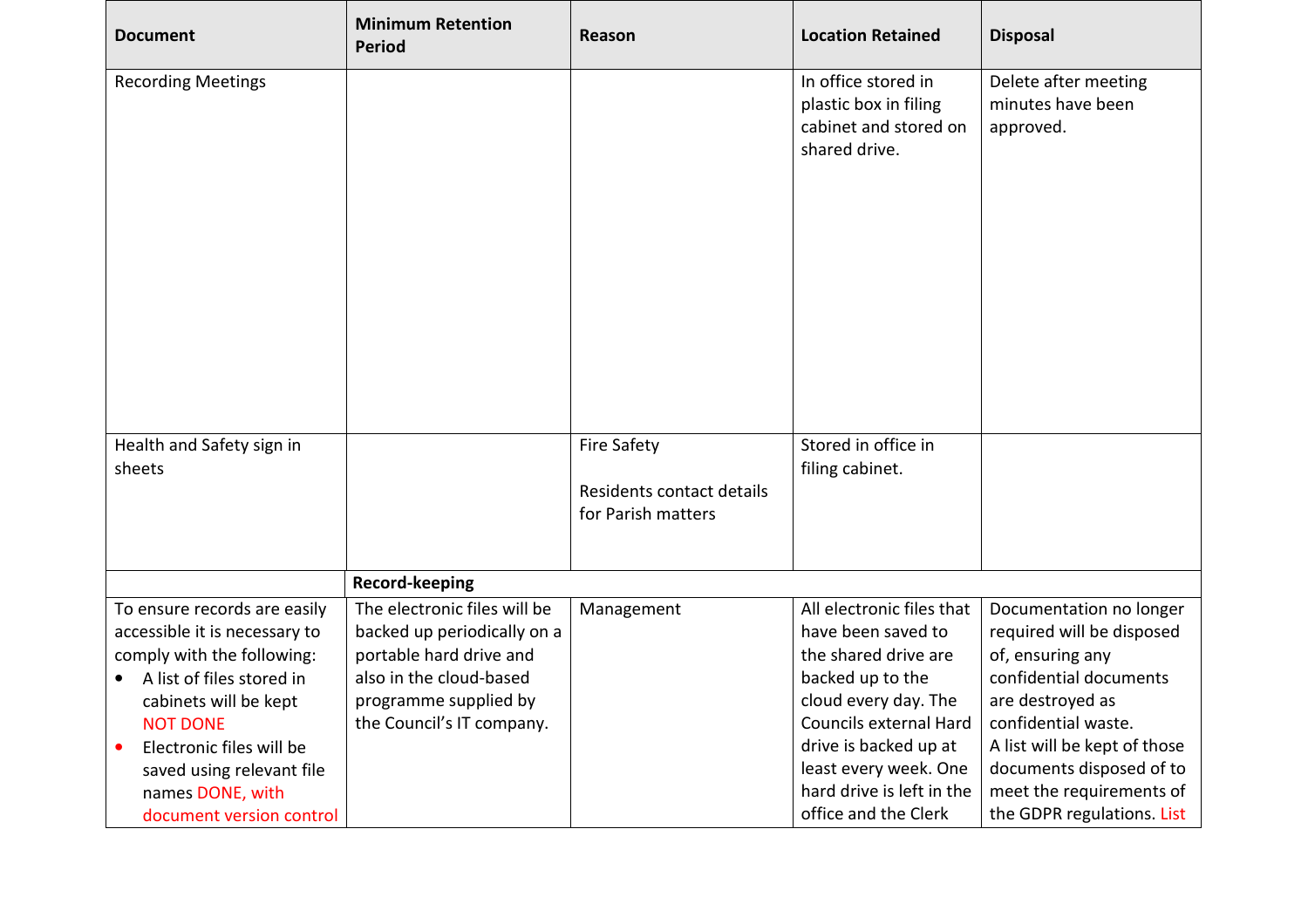| <b>Document</b>            | <b>Minimum Retention</b><br><b>Period</b> | <b>Reason</b>               | <b>Location Retained</b>  | <b>Disposal</b>              |
|----------------------------|-------------------------------------------|-----------------------------|---------------------------|------------------------------|
| names on some.             |                                           |                             | takes home the other      | of what has been disposed    |
|                            |                                           |                             | one so that they are      | has not been kept.           |
|                            |                                           |                             | not kept in the same      |                              |
|                            |                                           |                             | place.                    |                              |
| General correspondence     | Unless it relates to specific             | Management                  | General                   | Bin (shred confidential      |
|                            | categories outlined in the                |                             | Correspondence that       | waste)                       |
|                            | policy, correspondence,                   |                             | is received in the        | A list will be kept of those |
|                            | both paper and electronic,                |                             | office that is not        | documents disposed of to     |
|                            | should be kept.                           |                             | related to a specific     | meet the requirements of     |
|                            | Records should be kept for                |                             | category, e.g. planning   | the GDPR regulations         |
|                            | as long as they are needed                |                             | matters is kept for the   | List of what has been        |
|                            | for reference or                          |                             | intended use and          | disposed has not been        |
|                            | accountability purposes, to               |                             | discarded of once the     | kept.                        |
|                            | comply with regulatory                    |                             | matter has been dealt     |                              |
|                            | requirements or to protect                |                             | with.                     |                              |
|                            | legal and other rights and                |                             |                           |                              |
|                            | interests.                                |                             | Correspondence that       |                              |
|                            |                                           |                             | needs to be kept is       |                              |
|                            |                                           |                             | scanned and saved on      |                              |
|                            |                                           |                             | the shared drive.         |                              |
| Correspondence relating to | If related to Audit, see                  | After an employment         | Correspondence            | Confidential waste           |
| staff                      | relevant sections above.                  | relationship has ended, a   | relating to current       | A list will be kept of those |
|                            | Should be kept securely                   | council may need to retain  | staff is stored in the    | documents disposed of to     |
|                            | and personal data in                      | and access staff records    | office in a lockable      | meet the requirements of     |
|                            | relation to staff should not              | for former staff for the    | cupboard. Some            | the GDPR regulations.        |
|                            | be kept for longer than is                | purpose of giving           | Correspondence            | List of what has been        |
|                            | necessary for the purpose                 | references, payment of      | letters e.g. Offer        | disposed has not been        |
|                            | it was held. Likely time                  | tax, national insurance     | letters, new staff work   | kept.                        |
|                            | limits for tribunal claims                | contributions and           | hours and some staff      |                              |
|                            | between 3-6 months                        | pensions, and in respect of | contracts are stored      |                              |
|                            | Recommend this period be                  | any related legal claims    | on our shared drive.      |                              |
|                            | for 3 years                               | made against the council.   | NOTE: Although the        |                              |
|                            |                                           |                             | cabinet is lockable it is |                              |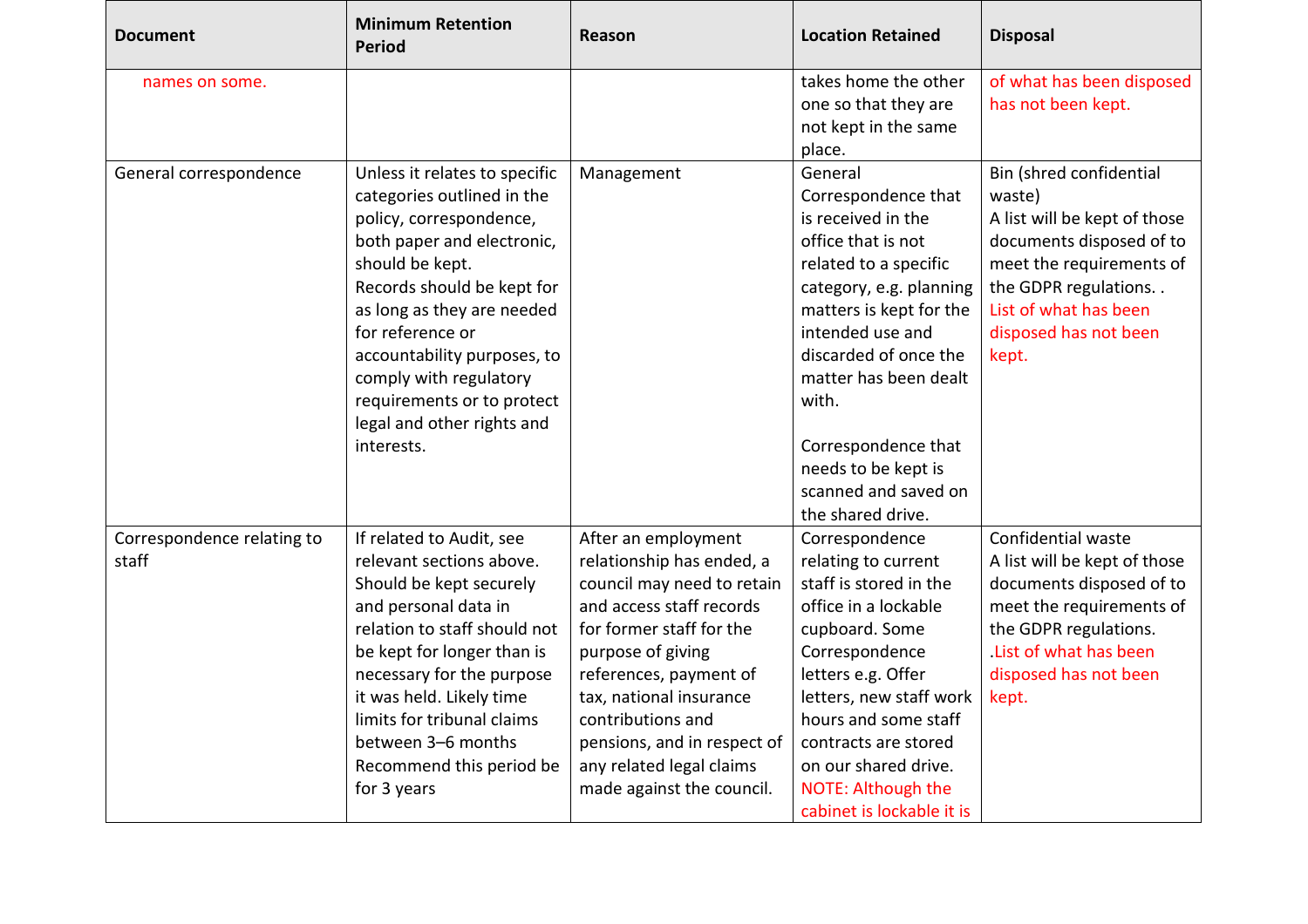| <b>Document</b> | <b>Minimum Retention</b><br><b>Period</b>                          | Reason                                              | <b>Location Retained</b>                                                                                      | <b>Disposal</b>            |  |
|-----------------|--------------------------------------------------------------------|-----------------------------------------------------|---------------------------------------------------------------------------------------------------------------|----------------------------|--|
|                 |                                                                    |                                                     | not locked, but is                                                                                            |                            |  |
|                 |                                                                    |                                                     | located on the side of                                                                                        |                            |  |
|                 |                                                                    |                                                     | the office by the                                                                                             |                            |  |
|                 |                                                                    |                                                     | Clerk's desk at the far                                                                                       |                            |  |
|                 |                                                                    |                                                     | side from the public                                                                                          |                            |  |
|                 |                                                                    |                                                     | facing side.                                                                                                  |                            |  |
|                 | Documents from legal matters, negligence and other torts           |                                                     |                                                                                                               |                            |  |
|                 |                                                                    |                                                     | Most legal proceedings are governed by the Limitation Act 1980 (as amended). The 1980 Act provides that       |                            |  |
|                 |                                                                    |                                                     | legal claims may not be commenced after a specified period. Where the limitation periods are longer than      |                            |  |
|                 |                                                                    |                                                     | other periods specified the documentation should be kept for the longer period specified. Some types of legal |                            |  |
|                 |                                                                    | proceedings may fall within two or more categories. |                                                                                                               |                            |  |
|                 | If in doubt, keep for the longest of the three limitation periods. |                                                     |                                                                                                               |                            |  |
| Negligence      | 6 years                                                            |                                                     |                                                                                                               | Confidential waste. A list |  |
|                 |                                                                    |                                                     |                                                                                                               | will be kept of those      |  |
|                 |                                                                    |                                                     |                                                                                                               | documents disposed of to   |  |
|                 |                                                                    |                                                     |                                                                                                               | meet the requirements of   |  |
|                 |                                                                    |                                                     |                                                                                                               | the GDPR regulations.      |  |
| Defamation      | 1 year                                                             |                                                     |                                                                                                               | Confidential waste. A list |  |
|                 |                                                                    |                                                     |                                                                                                               | will be kept of those      |  |
|                 |                                                                    |                                                     |                                                                                                               | documents disposed of to   |  |
|                 |                                                                    |                                                     |                                                                                                               | meet the requirements of   |  |
|                 |                                                                    |                                                     |                                                                                                               | the GDPR regulations.      |  |
| Contract        | 6 years                                                            |                                                     | <b>Current Staff</b>                                                                                          | Confidential waste. A list |  |
|                 |                                                                    |                                                     | contracts are kept in                                                                                         | will be kept of those      |  |
|                 |                                                                    |                                                     | the office in a lockable                                                                                      | documents disposed of to   |  |
|                 |                                                                    |                                                     | filing cabinet.                                                                                               | meet the requirements of   |  |
|                 |                                                                    |                                                     | Contractor contracts                                                                                          | the GDPR regulations.      |  |
|                 |                                                                    |                                                     | are stored in shared                                                                                          |                            |  |
|                 |                                                                    |                                                     | drive and in                                                                                                  |                            |  |
|                 |                                                                    |                                                     | Contracts/Agreements                                                                                          |                            |  |
|                 |                                                                    |                                                     | File.                                                                                                         |                            |  |
| Leases          | 12 years                                                           |                                                     | Kept in the onsite                                                                                            | Confidential waste.        |  |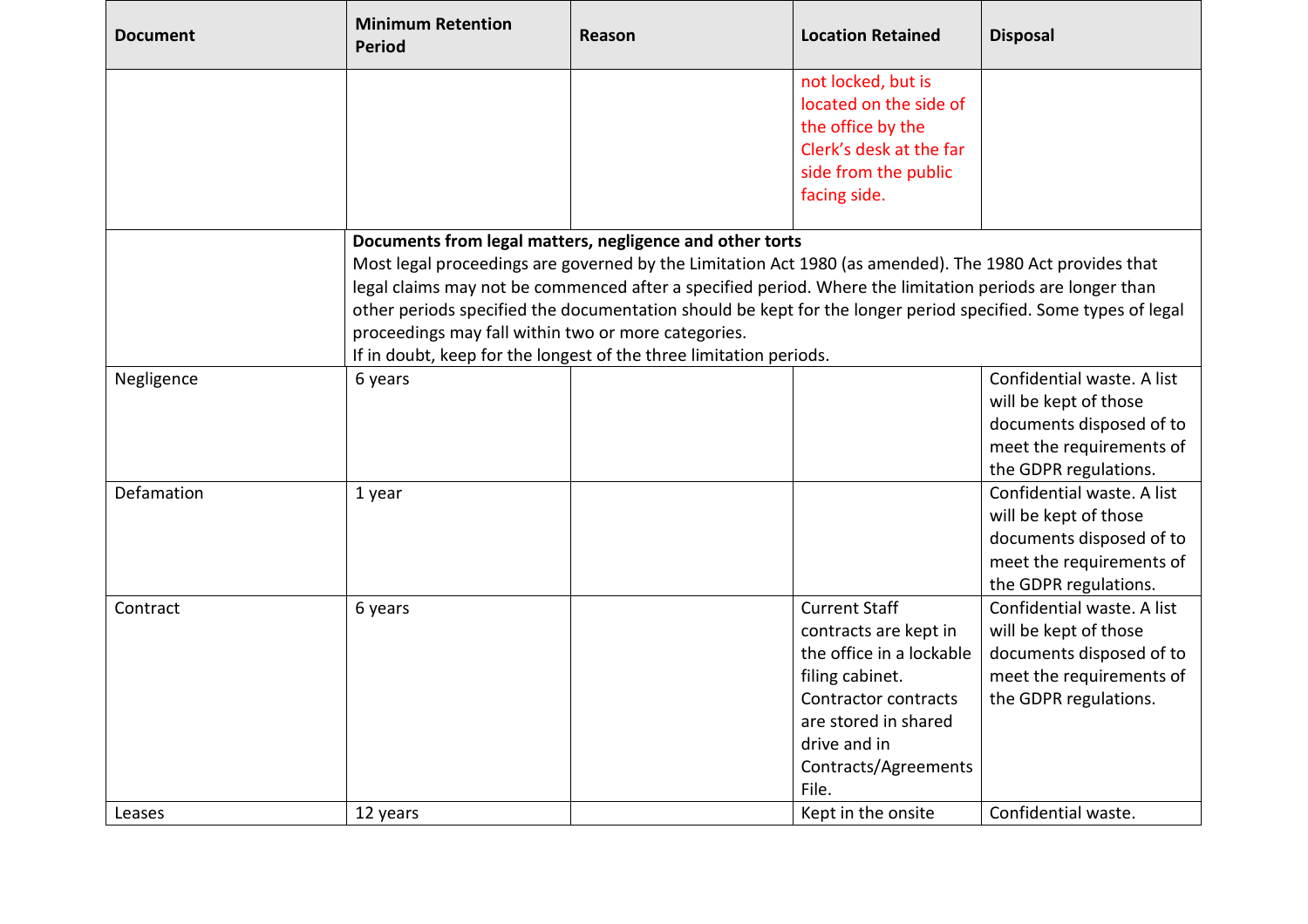| <b>Document</b>                        | <b>Minimum Retention</b><br><b>Period</b> | Reason     | <b>Location Retained</b>    | <b>Disposal</b>              |
|----------------------------------------|-------------------------------------------|------------|-----------------------------|------------------------------|
|                                        |                                           |            | Archive room.               |                              |
| Sums recoverable by statute            | 6 years                                   |            |                             | Confidential waste.          |
| Personal injury                        | 3 years                                   |            |                             | Confidential waste.          |
| To recover land                        | 12 years                                  |            |                             | Confidential waste.          |
| Rent                                   | 6 years                                   |            | On site storage room        | Confidential waste.          |
| Breach of trust                        | None                                      |            |                             | Confidential waste.          |
| Trust deeds                            | Indefinite                                |            | Some with solicitors.       | N/A                          |
|                                        |                                           |            | <b>ACTION: Need a clear</b> |                              |
|                                        |                                           |            | list of what is stored      |                              |
|                                        |                                           |            | where!                      |                              |
| For Halls, Centres, Recreation Grounds |                                           |            |                             |                              |
| Application to hire                    | 6 years                                   | <b>VAT</b> | Sports Field and            | Confidential waste           |
| Invoices<br>٠                          |                                           |            | <b>Pavilion Hire forms</b>  | A list will be kept of those |
| Record of tickets issued<br>٠          |                                           |            | are stored in the           | documents disposed of to     |
|                                        |                                           |            | office. Invoices issued     | meet the requirements of     |
|                                        |                                           |            | are stored on the           | the GDPR regulations.        |
|                                        |                                           |            | shared drive and a          |                              |
|                                        |                                           |            | hard copy version is        |                              |
|                                        |                                           |            | stored in the office in     |                              |
|                                        |                                           |            | a filing cabinet.           |                              |
| Lettings diaries                       | Electronic files linked to                | <b>VAT</b> | Hard back manuscript        | N/A                          |
|                                        | accounts                                  |            | diaries kept for a few      |                              |
|                                        |                                           |            | years, now                  |                              |
|                                        |                                           |            | spreadsheet letting         |                              |
|                                        |                                           |            | diary system since          |                              |
|                                        |                                           |            | 2017.                       |                              |
| <b>Terms and Conditions</b>            | 6 years                                   | Management | Terms and conditions        | Bin                          |
|                                        |                                           |            | for hiring the              |                              |
|                                        |                                           |            | Pavilion's sports           |                              |
|                                        |                                           |            | facilities are stored on    |                              |
|                                        |                                           |            | the shared drive in the     |                              |
|                                        |                                           |            | 'Bowerhill Sports field'    |                              |
|                                        |                                           |            | folder and on the           |                              |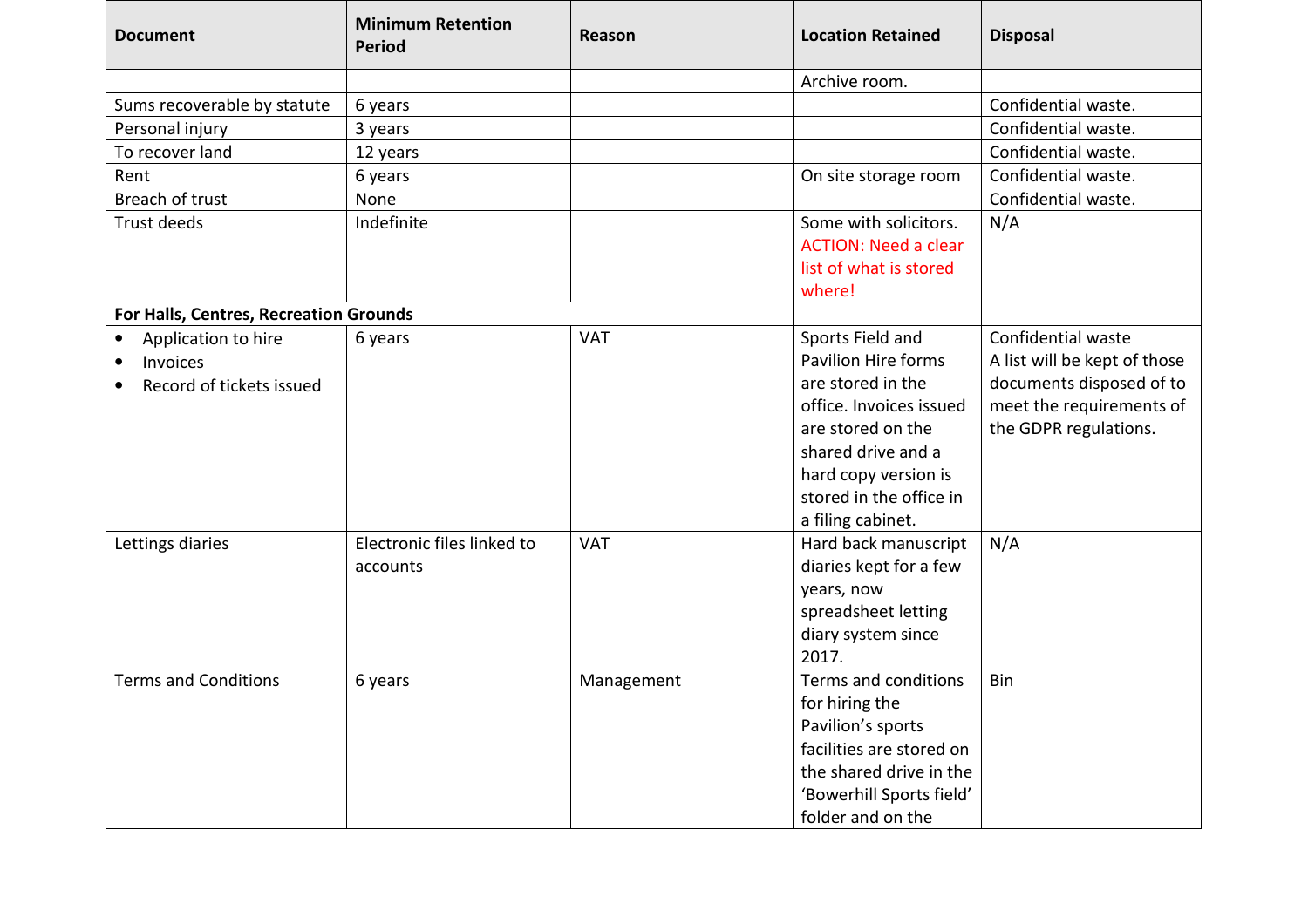| <b>Document</b>               | <b>Minimum Retention</b><br><b>Period</b>                             | Reason            | <b>Location Retained</b>                                                                                                                                                                                                                          | <b>Disposal</b>                                                                                                                                                               |
|-------------------------------|-----------------------------------------------------------------------|-------------------|---------------------------------------------------------------------------------------------------------------------------------------------------------------------------------------------------------------------------------------------------|-------------------------------------------------------------------------------------------------------------------------------------------------------------------------------|
|                               |                                                                       |                   | Council website                                                                                                                                                                                                                                   |                                                                                                                                                                               |
| <b>Event Monitoring Forms</b> | 6 years unless required for<br>claims, insurance or legal<br>purposes | Management        | N/A                                                                                                                                                                                                                                               | Bin. A list will be kept of<br>those documents disposed<br>of to meet the<br>requirements of the GDPR<br>regulations. List of what<br>has been disposed has not<br>been kept. |
| <b>Grant Applications</b>     |                                                                       |                   | Keep for at least 2                                                                                                                                                                                                                               | Shred                                                                                                                                                                         |
|                               |                                                                       |                   | previous years and                                                                                                                                                                                                                                |                                                                                                                                                                               |
|                               |                                                                       |                   | then current year.                                                                                                                                                                                                                                |                                                                                                                                                                               |
|                               | <b>For Allotments</b>                                                 |                   |                                                                                                                                                                                                                                                   |                                                                                                                                                                               |
| Register and plans            | Indefinite                                                            | Audit, Management | The Allotment register<br>is stored on the<br>shared drive in folders<br>for each of the<br>allotment years.<br>Allotment registers<br>from 1996-2015 are<br>stored at the Wiltshire<br>and Swindon archive<br>centre.                            | N/A                                                                                                                                                                           |
| Minutes                       | Indefinite                                                            | Audit, Management | Minutes are stored at<br>the Wiltshire and<br>Swindon archive<br>centre and current<br>years are stored in the<br>office. Extracts from<br>meetings that<br>reference the<br>allotments are stored<br>in the 'allotment'<br>folder in the office. | N/A                                                                                                                                                                           |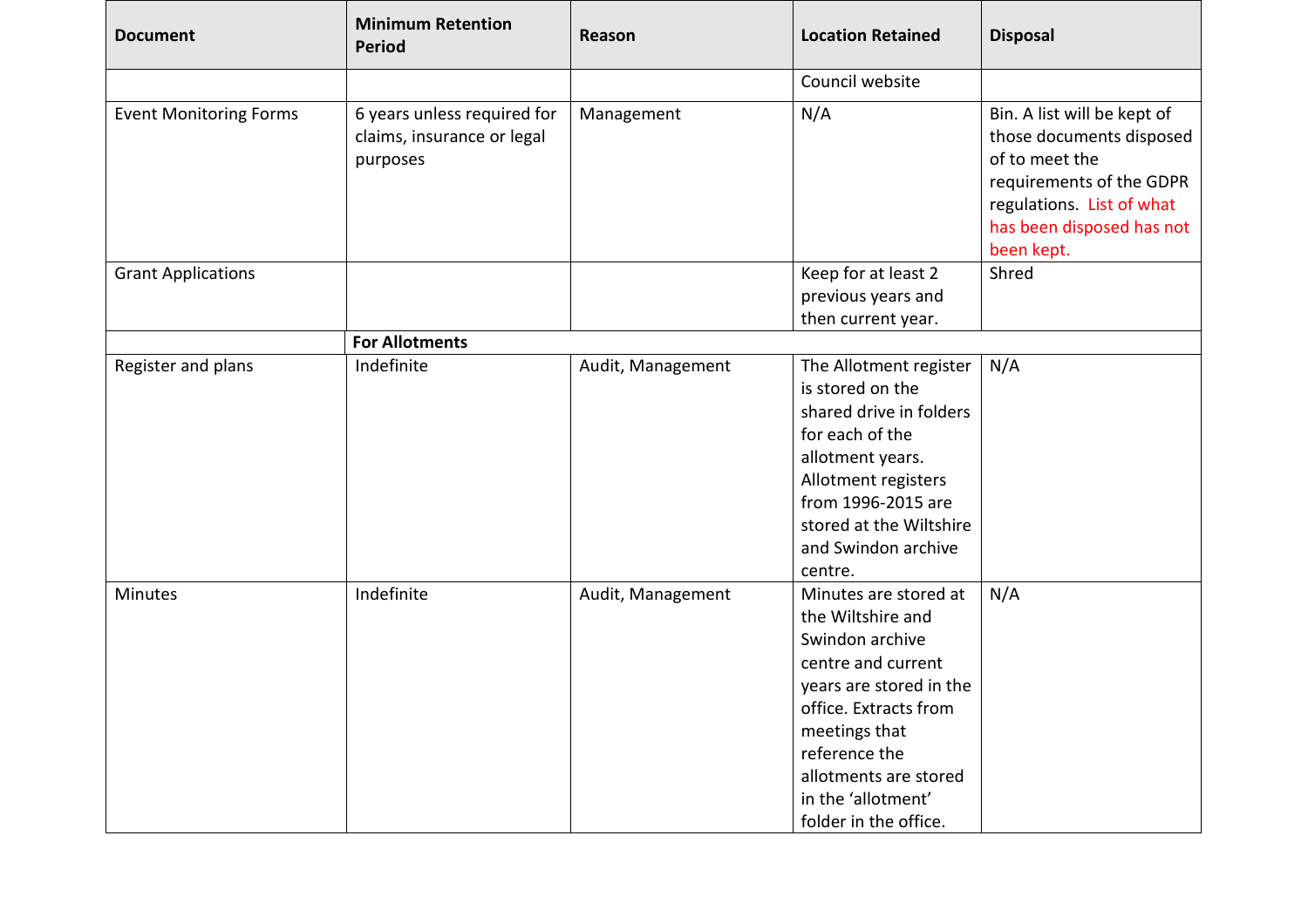| <b>Document</b>         | <b>Minimum Retention</b><br><b>Period</b> | Reason            | <b>Location Retained</b> | <b>Disposal</b> |
|-------------------------|-------------------------------------------|-------------------|--------------------------|-----------------|
| Legal papers            | Indefinite                                | Audit, Management | Legal documents are      | N/A             |
|                         |                                           |                   | stored in the Council's  |                 |
|                         |                                           |                   | onsite archive room      |                 |
|                         |                                           |                   | (kit room)               |                 |
|                         | <b>Planning Papers</b>                    |                   |                          |                 |
| Applications            | 1 year                                    | Management        | Controversial/large      | Bin             |
|                         |                                           |                   | planning applications    |                 |
|                         |                                           |                   | are stored in the        |                 |
|                         |                                           |                   | Council's on-site        |                 |
|                         |                                           |                   | storage room (kit        |                 |
|                         |                                           |                   | room) Planning           |                 |
|                         |                                           |                   | applications are now     |                 |
|                         |                                           |                   | viewable on the          |                 |
|                         |                                           |                   | <b>Wiltshire Council</b> |                 |
|                         |                                           |                   | planning website.        |                 |
| Appeals                 | 1 year unless significant                 | Management        | Planning appeals are     | Bin             |
|                         | development                               |                   | viewable on the          |                 |
|                         |                                           |                   | <b>Wiltshire Council</b> |                 |
|                         |                                           |                   | planning website and     |                 |
|                         |                                           |                   | the correspondence       |                 |
|                         |                                           |                   | will be in email trail,  |                 |
|                         |                                           |                   | and minuted at           |                 |
|                         |                                           |                   | Planning Committees.     |                 |
| <b>Trees</b>            | 1 year                                    | Management        | Tree Inspection          | Bin             |
|                         |                                           |                   | Reports undertaken as    |                 |
|                         |                                           |                   | per play area            |                 |
|                         |                                           |                   | inspections, but         |                 |
|                         |                                           |                   | independent              |                 |
|                         |                                           |                   | inspections              |                 |
|                         |                                           |                   | undertaken every 27      |                 |
|                         |                                           |                   | months and stored        |                 |
|                         |                                           |                   | indefinitely             |                 |
| Local Development Plans | Retained as long as in force              | Reference         |                          | Bin             |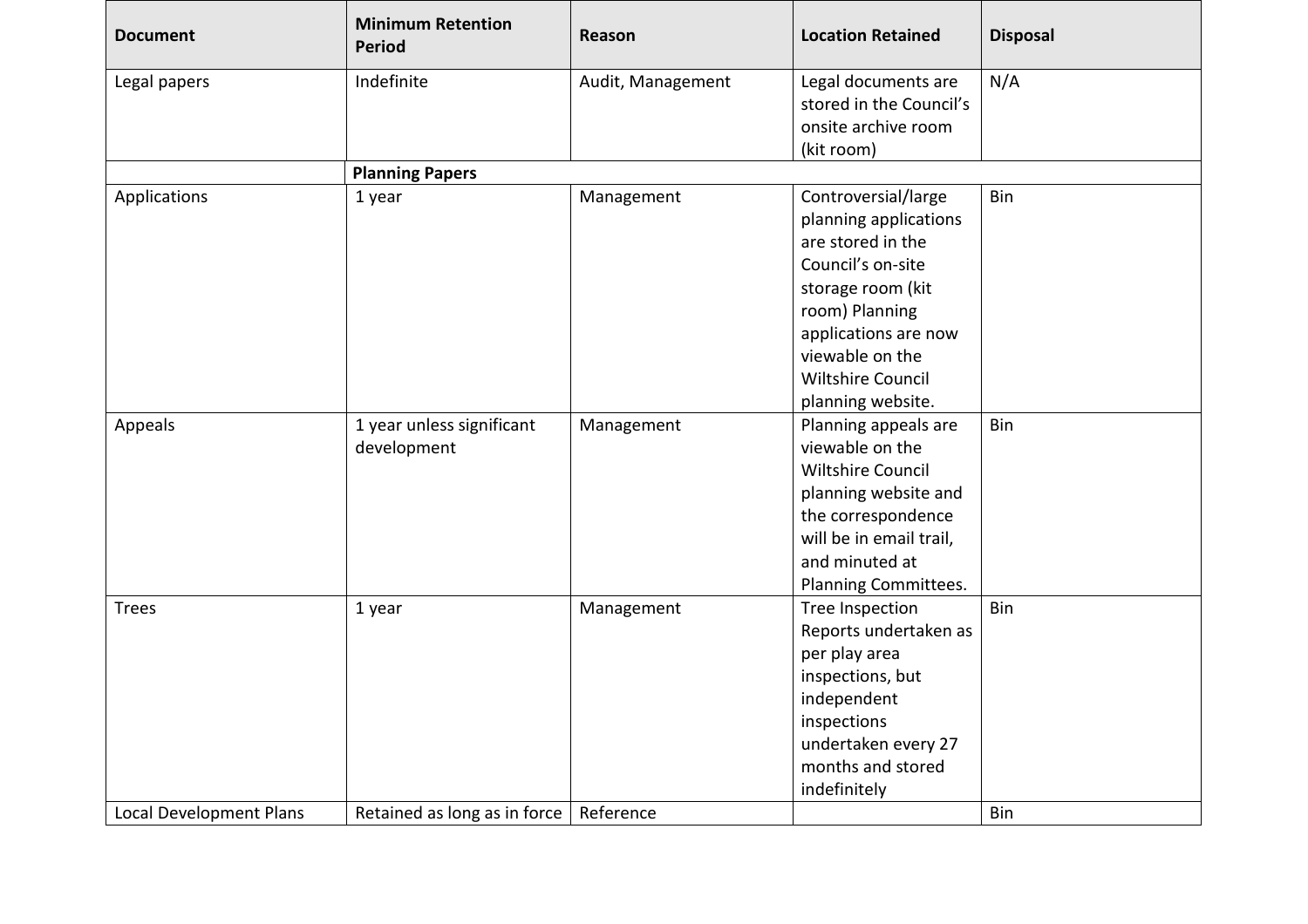| <b>Document</b>          | <b>Minimum Retention</b><br><b>Period</b> | Reason                     | <b>Location Retained</b>                                                                                                                                                                                                                                                                    | <b>Disposal</b>    |
|--------------------------|-------------------------------------------|----------------------------|---------------------------------------------------------------------------------------------------------------------------------------------------------------------------------------------------------------------------------------------------------------------------------------------|--------------------|
| <b>Local Plans</b>       | Retained as long as in force              | Reference                  |                                                                                                                                                                                                                                                                                             | Bin                |
| Town/Neighbourhood Plans | Indefinite - final adopted<br>plans       | <b>Historical purposes</b> | Documents relating to<br>the Neighbourhood<br>Plan consultation are<br>stored in the Council's<br>onsite storage room.<br>Signed minutes of<br>meetings are held in<br>the office and scanned<br>to be published on the<br>Parish Council's<br>website. The scanned<br>minutes are saved on | N/A                |
|                          |                                           |                            | the shared drive.                                                                                                                                                                                                                                                                           |                    |
|                          | <b>CCTV</b>                               |                            |                                                                                                                                                                                                                                                                                             |                    |
| Daily notes              | Daily                                     | Data protection            |                                                                                                                                                                                                                                                                                             | Confidential waste |
| Radio rotas              | 1 week                                    | Management                 | N/A                                                                                                                                                                                                                                                                                         | Confidential waste |
| Work rotas               | 1 month                                   | Management                 | N/A                                                                                                                                                                                                                                                                                         | Confidential waste |
| Observation sheets       | 3 years                                   | Data protection            | N/A                                                                                                                                                                                                                                                                                         | Confidential waste |
| <b>Stats</b>             | 3 years                                   | Data protection            | N/A                                                                                                                                                                                                                                                                                         | Confidential waste |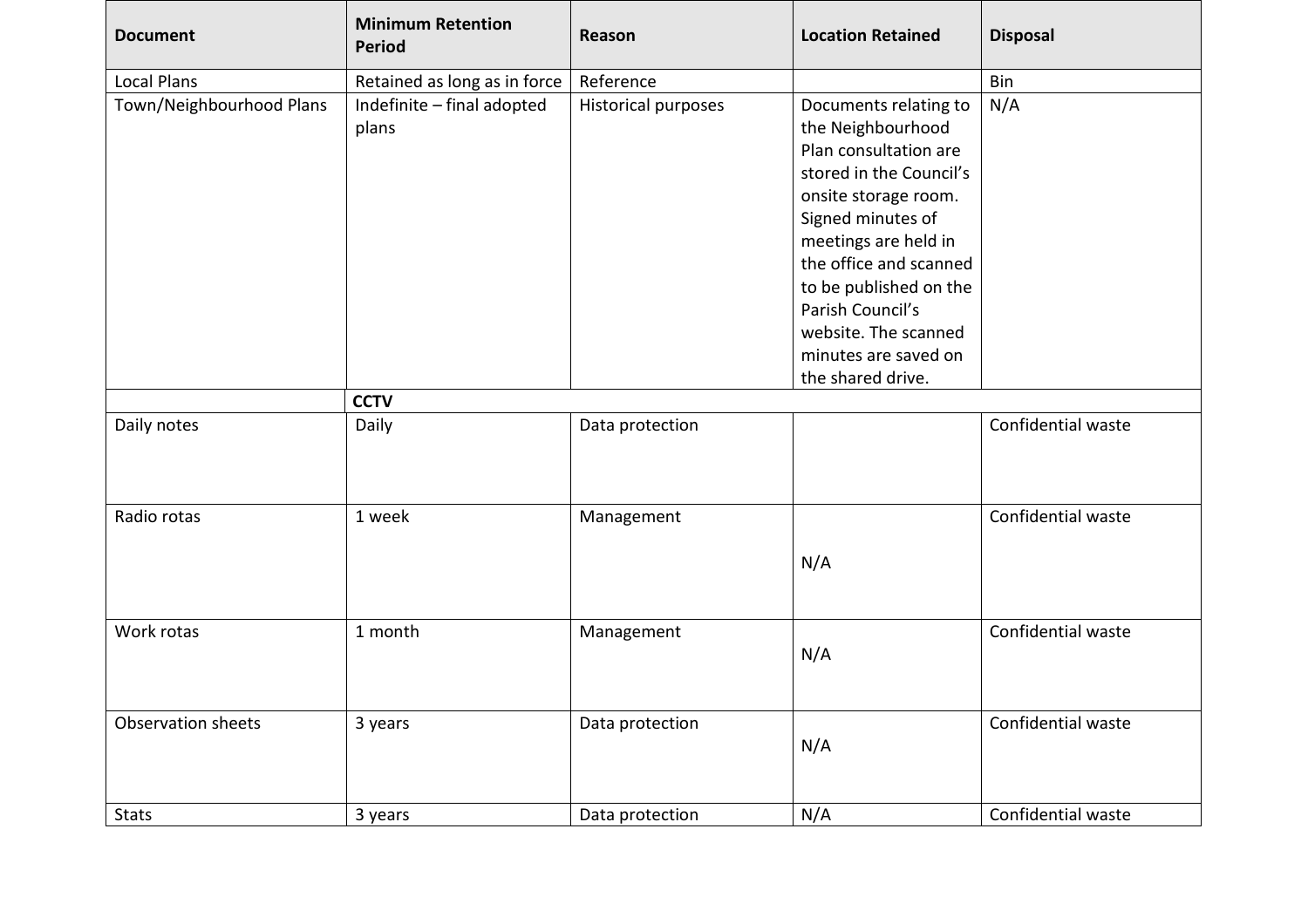| <b>Document</b>            | <b>Minimum Retention</b><br><b>Period</b> | Reason          | <b>Location Retained</b>                                                                                                                                                                                                                                                                                                                                                      | <b>Disposal</b>    |
|----------------------------|-------------------------------------------|-----------------|-------------------------------------------------------------------------------------------------------------------------------------------------------------------------------------------------------------------------------------------------------------------------------------------------------------------------------------------------------------------------------|--------------------|
|                            |                                           |                 |                                                                                                                                                                                                                                                                                                                                                                               |                    |
| Signing in sheets          | 3 years                                   | Management      |                                                                                                                                                                                                                                                                                                                                                                               | Confidential waste |
| Review requests            | 3 years                                   | Data protection | The Council review<br>their own CCTV for<br>their own use without<br>request (triggered by<br>incident, evidence of<br>drug use, damage to<br>building).<br>Request to view from<br>Police will be in email<br>format with crime<br>reference number<br>attached.<br>Live feed from CCTV in<br>office when occupied<br>for safe working<br>practices as isolated<br>building. | Confidential waste |
| Discs - master and working | For as long as required                   | Data protection | Stored in the Switch<br>room. All on hard<br>drive, discs only used<br>to copy information to<br>give to police                                                                                                                                                                                                                                                               | Confidential waste |